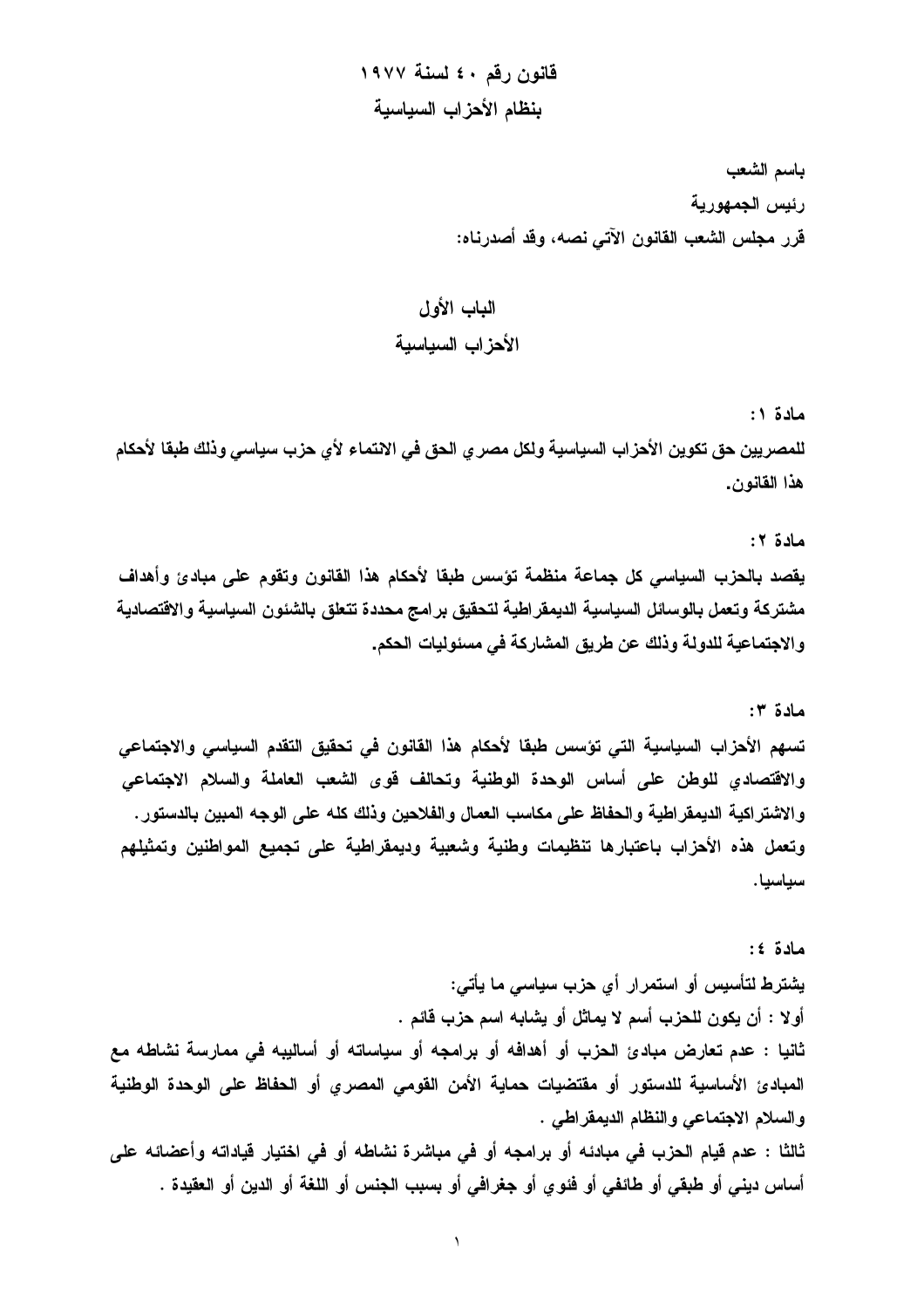رابعا : عدم انطواء وسائل الحزب على إقامة أي نوع من التشكيلات العسكرية أو شبه العسكرية . خامسا: عدم قيام الحزب كفرع لحزب أو تنظيم سياسي أجنبي . سادسا: علانية مبادئ الحزب وأهدافه وأساليبه وتنظيماته ووسائل ومصادر تمويله .

مادة ٥: يجب أن يشمـــل النظـــام الداخلي للحـــزب القواعد التي تنظم كـــل شئونـه السياسيـة والتنظيميـة والماليـة والإدارية بما يتفق وأحكام هذا القانون، ويجب أن يتضمن هذا النظام بصفة خاصة ما يأتي: أولا : اسم الحزب.

ثانيا : بيـــان المقـــر الرئيسي للحزب ومقاره الفرعية إن وجـــدت – ويجب أن تكـــون جميع مقـــار الحزب داخـــل جمهورية مصـــر العربية وفــــى غـــير الأماكن الإنتاجية أو الخدمية أو التعليمية.

ثالثا : المبادئ أو الأهداف التي يقوم عليهـــا الحـــزب والبرامج أو الوسائل التي يدعو إليها لتحقيق هذه الأهداف.

رابعا : شروط العضوية في الحزب ، وقواعد وإجراءات الانضمـــام إليه ، والفصل من عضويته و الانسحاب منه.

ولا يجوز أن توضع شروط للعضوية على أساس التفرقة بسبب العقيدة الدينية أو العنصر أو الجنس أو المركز الاجتماعي.

خامسا : طريقة وإجراءات تكوين تشكيلات الحزب و اختيار قياداته وأجهزته القيادية ومباشرته لنشاطه وتنظيم علاقته بأعضائه علـــي أساس ديموقراطـــي وتحـــديد الاختصاصات السياسية والتنظيمية والمالية والإدارية لأى من هذه القيادات والتشكيلات ، مـــع كفالـة أوسـع مـــدى للمناقشـة الديمقراطيـة داخل هذه التشكيلات.

و الإجر إءات المنظمة للصر ف مــــن هـــذه الأموال ، وقواعد وإجر إءات إمساك حسابات الحزب ومراجعتها وإقرارها وإعداد موازنته السنوية واعتمادها.

سابعا: قواعد وإجراءات الحل والاندماج الاختياري للحزب وتنظيم تصفية أمواله والجهة التي تؤول إليها هذه الأموال.

مادة ٦: مع مراعاة أحكام المادتين السابقتين يشترط فيمن ينتمي لعضوية أي حزب سياسي ما يلي: ١. أن يكون مصرياً ، فإذا كان متجنساً وجب أن يكون قد مضى على تجنسه خمس سنوات على الأقل ومع ذلك يشترط فيمن يشترك في تأسيس الحزب أو يتولى منصباً قيادياً فيه أن يكون من أب مصر ي . ٢. أن يكون متمتعا بحقوقه السياسية.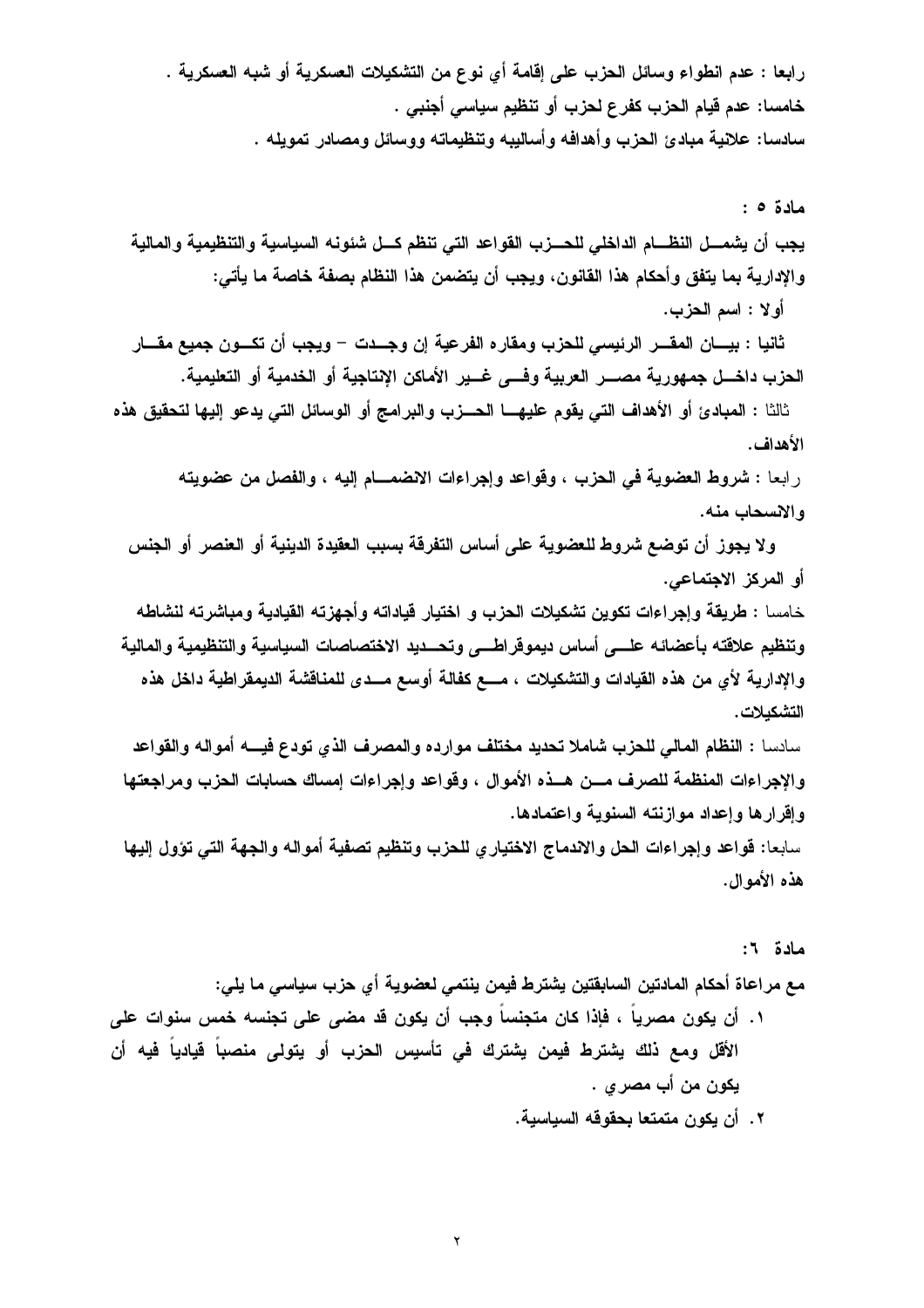٣. ألا يكون من أعضاء الـهيئات القضائيـة أو من ضباط أو أفراد القوات المسلحة أو الشرطة أو من أعضاء الرقابة الإدارية أو المخابرات العامة أو من أعضاء السلك السياسي أو القنصلي أو التجار ي.

مادة ٧:

يقدم الإخطار بتأسيس الحزب كتابة للجنة الأحزاب المنصوص عليها في المادة (٨) من هذا القـــانون ، مصحوبا بتوقيع خمسة آلاف عضو من أعضائه المؤسسين مصدقا رسميا على توقيعاتهم ، على أن يكونوا من عشر محافظات على الأقل بما لا يقل عن ثلاثمائـة عضو من كل محافظة .

ويرفق بهذا الإخطار جميع المستندات المتعلقة بالحزب ، وبصفة خاصة نظامــــــــــــــــــــــــــــــــــ ولائحتــــــــه الداخلية وأسماء أعضائه المؤسسين وييان الأموال التي تم تدبيرها لتأسيس الحزب ومصادرها واسم مسن ينوب عن الأعضاء في إجراءات تأسيس الحزب .

ويعرض الإخطار عن تأسيس الحزب والمستندات المرفقة به على اللجنة المشار إليهــــا فـــى الفقــــرة الأولى خلال خمسة عشر يوما من تاريخ تقديم هذا الإخطار .

مادة ∧:

تشكل لجنة الأحزاب السياسية من النائب الأول لرئيس محكمة النقض رئيسا، وعضوية نائبين لرئيس محكمة النقض، ورئيسين بمحاكم الاستئناف يختارهم مجلس القضاء الأعلى ونائبين لرئيس مجلس الدولة يختار هما المجلس الخاص.

وتكون محكمة النقض مقر ا للجنة. وتختص اللجنة بفحص ودراسة إخطارات تأسيس الأحزاب السياسية طبقا لأحكام هذا القانون. ولا يكون اجتماع اللجنة صحيحا إلا بحضور رئيسها وأربعة من أعضائها، وتصدر قرارات اللجنة بأغلبية

أريعة أصوات علم الأقل.

وللجنة في سبيل مباشرة اختصاصاتها طلب المستندات والأوراق والبيانات والإيضاحات التي ترى لزومها من ذوى الشأن في المواعيد التي تحددها لذلك ، ولمها أن تطلب أي مستندات أو أوراق أو بيانات أومعلومات من أي جهة وأن تجري ما تراه من بحوث بنفسها أو بلجنة فرعية منها ، وأن تكلف من تراه من الجهات الرسمية أو العلمية بإجراء أي تحقيق أو بحث أو دراسة لازمة للتوصل إلى الحقيقة فيما هو معروض عليها.

ويتولى مؤسسو الحزب أو من ينوب عنهم في إجراءات تأسيسه نشر أسماء مؤسسية الذين تضمنهم إخطار التأسيس على نفقتهم في صحيفتين يوميتين واسعتي الانتشار خلال ثمانية أيام من تاريخ الإخطار ، وذلك على النموذج الذي تعده لهذا الغرض لجنة شئون الأحزاب ، مع إبلاغ اللجنة بحصول الإعلان.

ويعد الحزب مقبولا بمرور ثلاثين يومًا على تقديم إخطار التأسيس دون اعتراض اللجنة.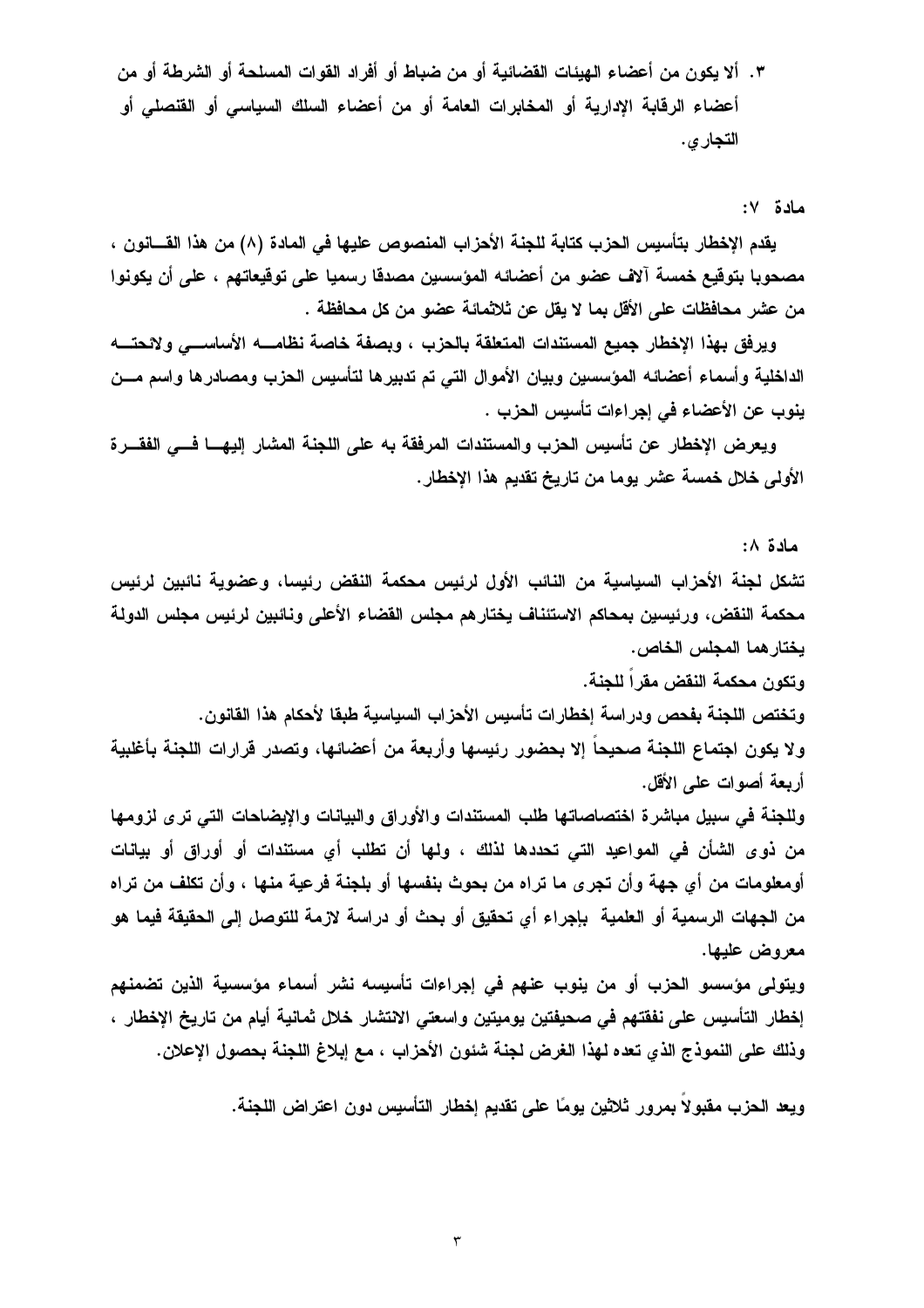وفي حالة اعتراض اللجنة على تأسيس الحزب ، تصدر قرارها بذلك ، على أن تقوم بعرض هذا الاعتراض خلال ثمانية أيام على الأكثر على الدائرة الأولى للمحكمة الإدارية العليا لتأييده أو إلغائه، ويعتبر القرار كأن لم يكن بعدم عرضه على هذه المحكمة خلال الأجل المحدد .

وُتنشر القرارات التي تصدرها اللجنة بعدم الاعتراض على تأسيس الحزب أو الحكم القضائي برفض الاعتراض على تأسيسه في الجريدة الرسمية وفي صحيفتين يوميتين واسعتي الانتشار خلال عشرة أيام على الأكثر من تاريخ صدور القرار أو الحكم.

#### مادة ٩:

يتمتع الحزب بالشخصية الاعتبارية الخاصة ويمارس نشاطه السياسى اعتباراً من اليوم التالى لمرور ثلاثين يوما على إخطار لجنة شئون الأحزاب دون اعتراضها، أو لتاريخ إصدار اللجنة موافقتها على تأسيس الحزب، أو لتاريخ صدور حكم الدائرة الأولى بالمحكمة الادارية العليا بالغاء قرار اعتراض لجنة شئون الأحزاب على تأسيس الحزب أو لمضى مدة الثمانية أيام اللازمة لعرض اعتراض اللجنة على الدائر ة الأولى للمحكمة الادارية العلبا .

مادة ٩ مكررا:

حرية ممارسة النشاط السياسي للحزب مكفولة يمارسها في حدود القانون ، وله في سبيل ذلك على وجه الخصوص ما يأتي :

١ – الترويج بالوسائل المشروعة لأفكاره ونشر معلومات عن أنشطته .

٢ – المشاركة في الاستفتاءات والانتخابات العامة .

٣– استخدام وسائل الإعلام المسموعة والمرئية المملوكة للدولة وعلـــى وجــــه الخصــــوص أثنــــاء الدعابة الانتخابية، وفقا للقواعد المنظمة لذلك.

مادة ٩ مكررا (١):

يتمتع الحزب السياسي في ســـبيل ممارسته لأتشطته على النحو الوارد في المادة (٩ مكـــرراً) مـــن هذا القانون بكافة الضمانات التي تكفل حرية هذه الممارسة، و على وجه الخصوص ما يأتي :

١ – عدم جواز اشتراط الإفصاح عن العضوية الحزبية في الوثائق الرسمية .

٢ – المساواة في المعاملة بين أعضاء الأحزاب المتنافسة، وعدم التمييز بينهم لســـبب يرجـــع إلــــي عضوية حزب معين

مادة ١٠:

رئيس الحزب هو الذي يمثله في كل ما يتعلق بشئونه أمام القضاء أو أمام أية جهة أخرى أو في مواجهة الغير .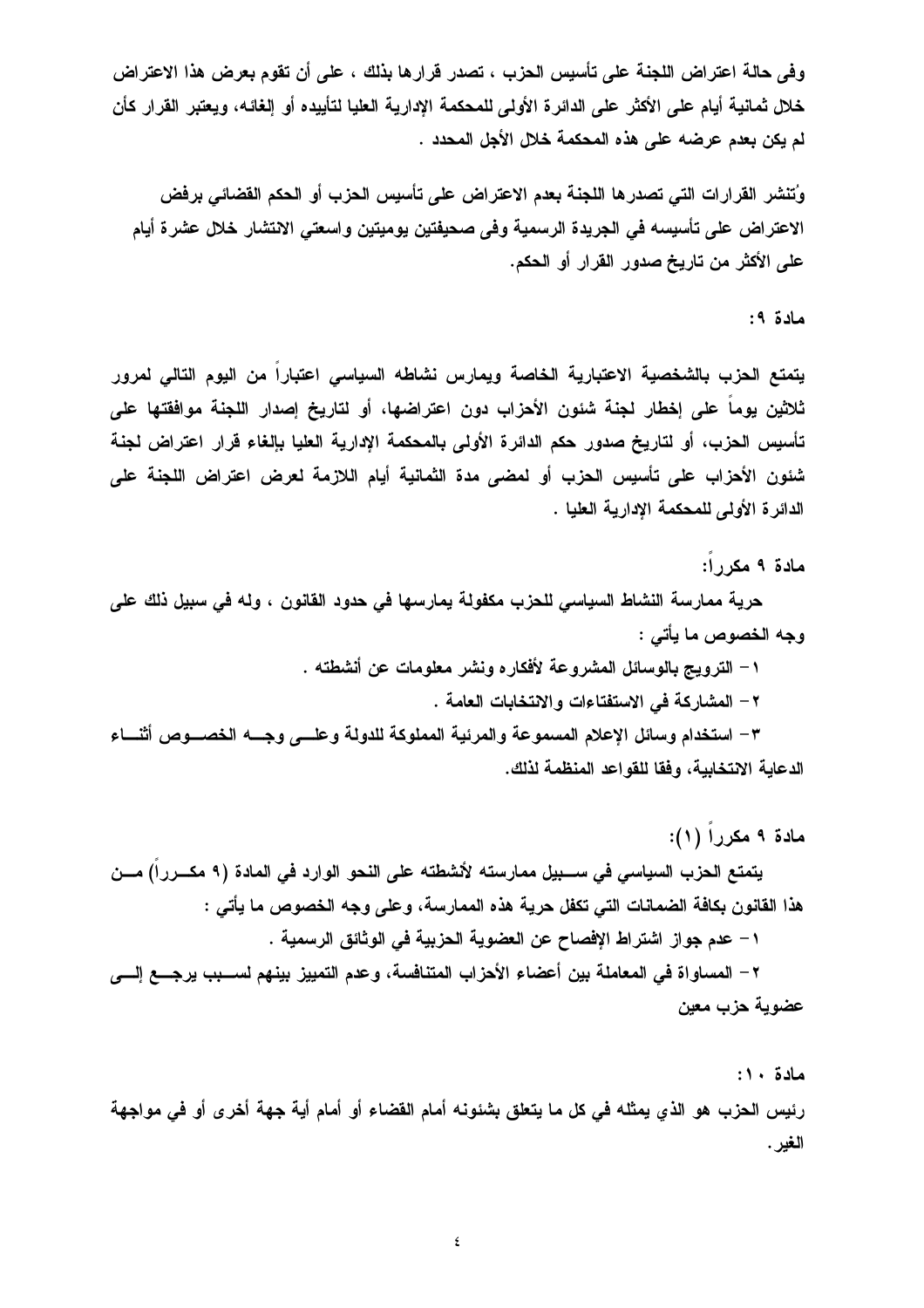ويجوز لرئيس الحزب أن ينيب عنه واحدا أو أكـــثر مـــن قيادات الحزب في مباشرة بعض اختصاصات رئيسه وذلك طبقا لنظامه الداخلي.

مادة ١١: تتكون موارد الحزب من اشتراكات أعضائه، وتبرعات الأشخاص الطبيعيين المصريين ، وكذلك من حصيلة استثمار أمواله في الأوجه غير التجارية التي يحددها نظامه الداخلي . ولا يعتبر من الأوجه التجارية في حكم هذه المادة استثمار أموال الحزب في إصدار صحف أو استغلال دور للنشر أو الطباعة إذا كان هدفها الأساسي خدمة أغراض الحزب. ولا يجوز للحزب قبول أي تبرع أو ميزة أو منفعة من أجنبي أو من جهة أجنبية أو دولية أو من شخص اعتبار ي ولو كان متمتعا بالجنسية المصرية. ويلتزم الحزب بأن يخطر الجهاز المركزي للمحاسبات بما تلقاه من تبرعات وبالبيانات الخاصة بالمتبرعين، وذلك في نـهايـة كل عام . ولا تخصم فيمة التبرعات التي تقدم للأحزاب من وعاء أي ضريبة .

مادة ١٢: لا يجوز صرف أموال الحزب إلا على أغراضه وأهدافه طبقا للقواعد والإجراءات التي يتضمنها نظامه الداخلي. ويجب على الحزب أن يودع أمواله في أحد المصارف المصرية وأن يمسك دفاتر منتظمة للحسابات تتضمن إيرادات الحزب ومصروفاته طبقا للقواعد التي يحددها نظامه الداخلي. ويتولى الجهاز المركزى للمحاسبات بصفة دورية مراجعة دفاتر ومستندات حسابات إيرادات ومصروفات الحزب وغير ذلك من شئونه المالية وذلك للتحقق من سلامة موارد الحزب ومشروعية أوجه صرف أمواله، وعلى الحزب أن يمكن الجهاز من ذلك. وعلى الجهاز المذكور إعداد تقرير سنوى عن كافة الأوضاع والشئون المالية للحزب وإخطار رئيس لجنة شئون الأحزاب السياسية بهذه التقارير .

> مادة ١٣: تعفي المقار والمنشآت المملوكة للحزب وأمواله من جميع الضرائب والرسوم العامة والمحلية.

> > مادة ١٤:

تعتبر أموال الحزب في حكم الأموال العامة في تطبيق أحكام قانون العقوبات كما يعتبر القائمون على شئون الحزب والعاملون به في حكم الموظفين العموميين في تطبيق أحكام القانون المذكور ، وتسر ي عليهم جميعا أحكام قانون الكسب غير المشروع ، ولا يجوز في غير حالة التلبس بجناية أو جنحة تفتيش أي مقر من مقار الحزب إلا بحضور أحد رؤساء النيابة العامة وإلا اعتبر التفتيش باطلا.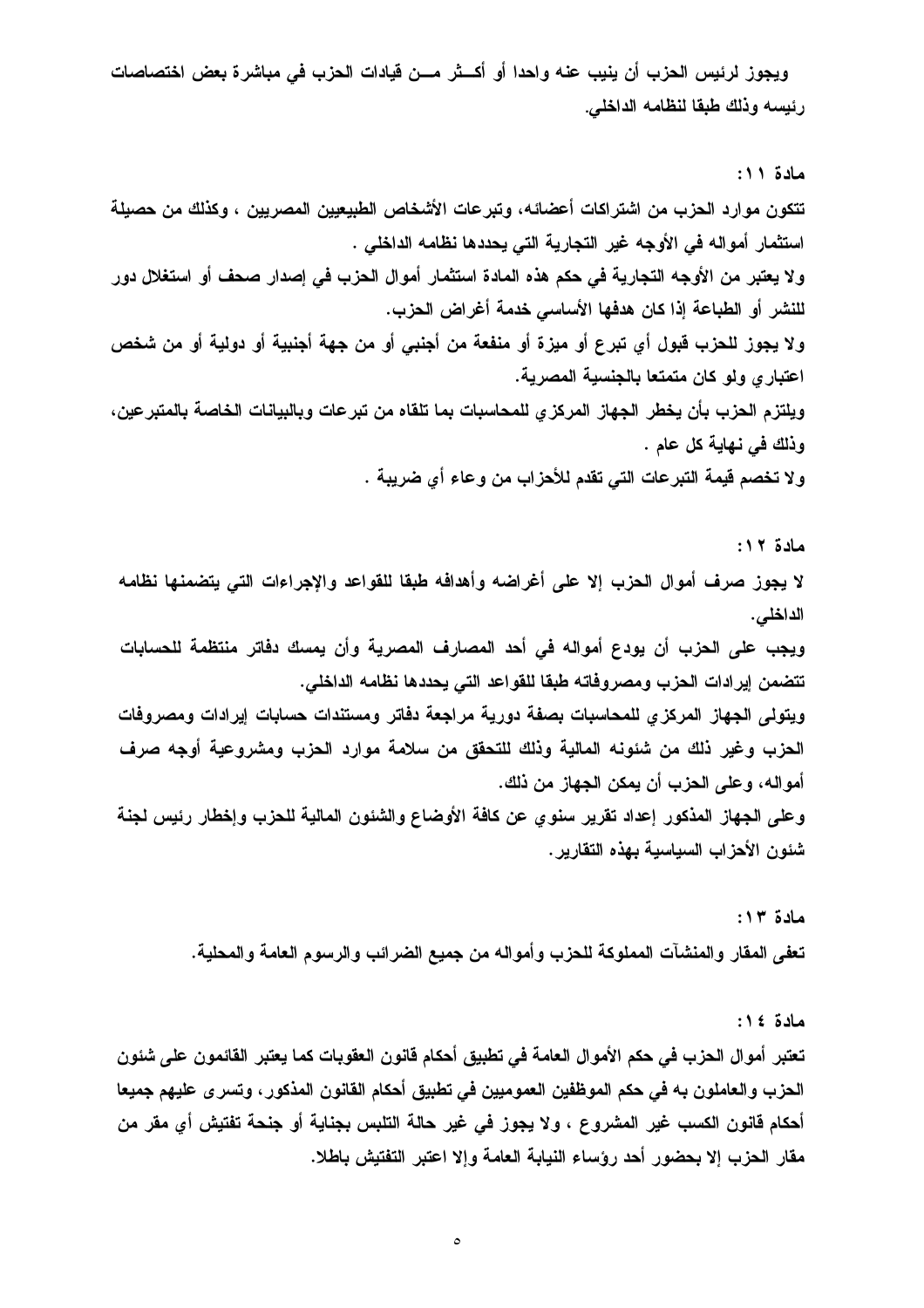ويجب على النيابة العامة إخطار رئيس لجنة شئون الأحزاب السياسية بما اتخذ من إجراء بمقر الحزب خلال ثمان وأربعين ساعة من اتخاذه.

مادة ١٥: مع عدم الإخلال بالحق في إصدار الصحف وفقا للأحكام المنصوص عليها فـــي القـــانون رقـــم ٩٦ لســـنـة ١٩٩٦ بشأن تنظيم الصحافة ، يكون لكل حزب حق إصدار صحيفتين على الأكثر للتعبير عن آرائه ، وذلك دون التقيد بالحصول على الترخيص المنصوص عليه في القانون المذكور .

مادة ١٦:

على الحزب إخطار رئيس لجنة شئون الأحزاب السياسية بتشكيل هيئته العليا وفقـــا لنظامــــه الأساســــى أو لائحته الداخلية ، وبكل قرار يصدره الحزب بتغيير رئيسه أو أي من أعضاء هيئته العليا ، أو بحل الحـــزب أو باندماجه أو بأي تعديل في نظامه الأساسي أو لائحته الداخلية ، وذلك خلال عشرة أيام من تاريخ صدور التشكيل أو القرار وبكتاب موصبي عليه بعلم الوصول .

ولا يعتد في إثبات صفة مرشح الحزب من أعضاء هيئته العليا للانتخابات الرئاسية إلا بالبيانات التي وردت في الإخطار المشار إليه ما لم يثبت عكس ذلك .

مادة ١٧:

يجوز لرئيس لجنة الأحزاب السياسية – بعد موافقتها – أن يطلب من الدائرة الأولى بالمحكمة الادارية العليا الحكم بحل الحزب وتصفية أمواله وتحديد الجهة التي تؤول إليها ، وذلك إذا ثبت من تقرير النائب العام بعد تحقيق يجريه ، تخلف أو زوال أي شرط من الشروط المنصوص عليها في المادة (٤) من هذا القانون.

وعلى المحكمة تحديد جلسة لنظر هذا الطلب خلال الثمانية أيام التالية لإعلانه إلى رئيس الحزب بمقره الرئيسي، وتفصل المحكمة في الطلب خلال ثلاثين يومًا على الأكثر من تاريخ الجلسة المذكورة.

مادة ١٨:

 $5.19$  مادة ١٩

١ ألغيت بالقانون رقم ١٢ لسنه ٢٠١١

٢ألغيت بالقانون رقم ١٤٤ لسنة ١٩٨٠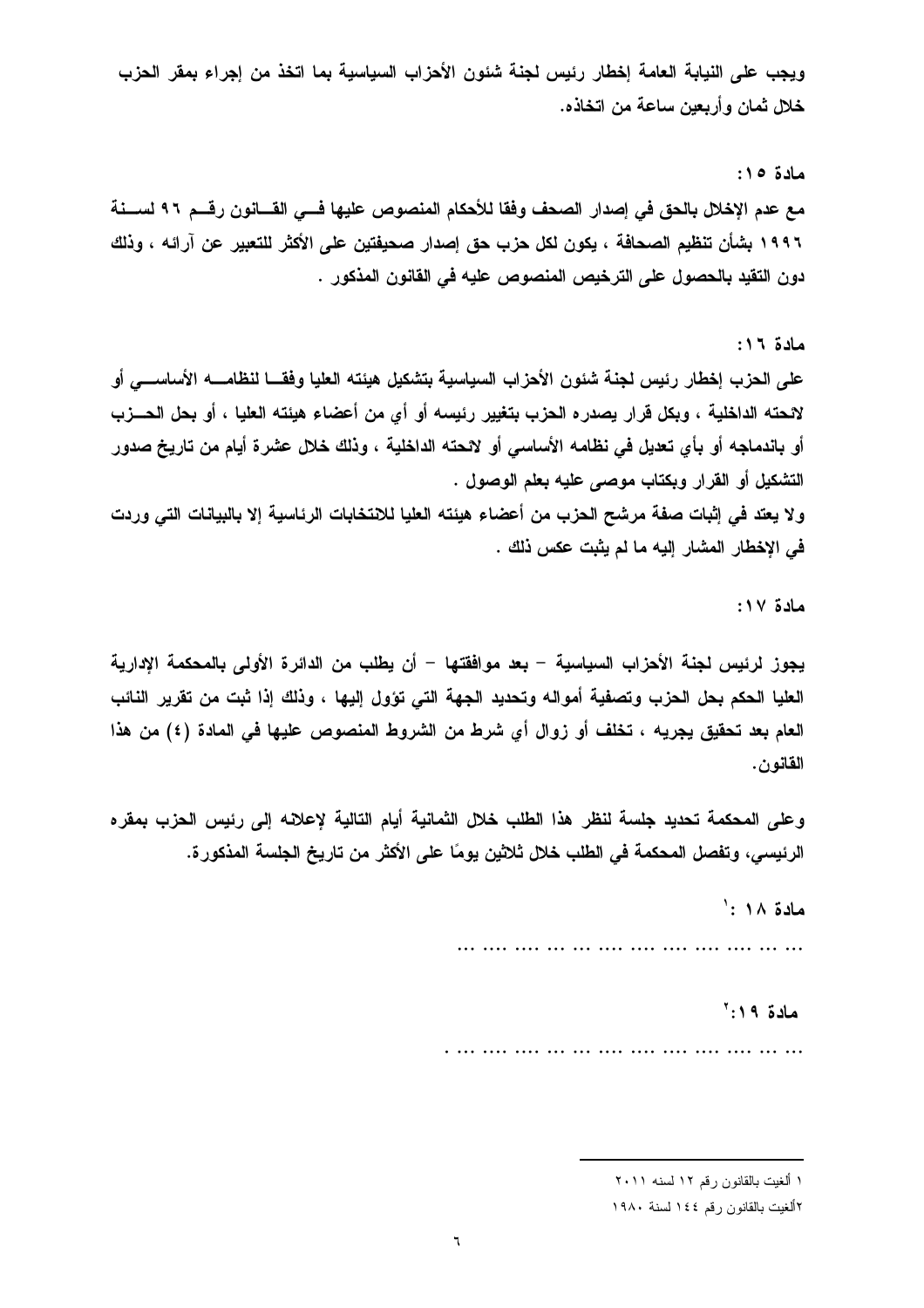مادة ٢١:

تضع لجنة شئون الأحزاب السياسية القواعد المنظمة لاتصال الحزب بأي حزب أو تنظيم سياسي أجنبي وذلك بناء على ما يقترحه رئيس هذه اللجنة.

ولا يجوز لأي حزب التعاون أو التحالف مع أي حزب أو تنظيم سياسي أجنبي إلا طبقا للقواعد المشار إليها في الفقر ة السابقة.

الباب الثاني العقوبات

#### مادة ٢٢:

يعاقب بالسجن كل من أنشأ أو أسس أو نظم أو أدار أو مول على أية صورة على خلاف أحكام هذا القانون تنظيما حزبيا غير مشروع ولو كان مستترا تحت أي ستار ديني أو في وصف جمعية أو هيئة أو منظمة أو جماعة أيا كانت التسمية أو الوصف الذي يطلق عليه.

وتكون العقوبة الأشغال الشاقة المؤبدة أوالمشدد إذا كان التنظيم الحزبي غير المشروع معاديا لنظام المجتمع أو ذا طابع عسكرى أو شبه عسكرى أو أخذ طابع التدريبات العنيفة التي تهدف إلى الإعداد القتالي أو إذا ارتكبت الجريمة بناء على تخابر مع دولة أجنبية.

وتكون العقوبة السجن المؤبد إذا ارتكبت الجريمة بناء على تخابر مع دولة معادية.

وتقضى المحكمة في جميع الأحوال عند الحكم بالإدانة بحل التنظيمات المذكورة وإغلاق أمكنتها ومصادرة الأموال والأمتعة والأدوات والأوراق الخاصة بها أو المعدة لاستعمالها.

مادة ٢٣: يعاقب بالحبس كل من انضم إلى تنظيم حزبي غير مشروع ولو كان مستترا تحت أي ستار ديني أو في وصف جمعية أو هيئة أو منظمة أو جماعة أيا كانت التسمية أو الوصف الذي يطلق على هذا التنظيم. وتكون العقوبة السجن إذا كان التنظيم المذكور في الفقرة السابقة معاديا لنظام المجتمع أو ذا طابع عسكر ي أو شبه عسكر ي أو أخذ طابع التدريبات العنيفة التي تهدف إلى الإعداد القتالي ، أو إذا كان التنظيم قد نشأ بالتخابر مع دولة أجنبية وكان الجاني يعلم بذلك. وتكون العقوبة السجن المشدد إذا كان التنظيم المذكور قد نشأ بالتخابر مع دولة معادية وكان الجاني يعلم

ىذلك.

<sup>&</sup>lt;sup>"</sup> ألغبت بالقانون رقم ١٤٤ لسنة ١٩٨٠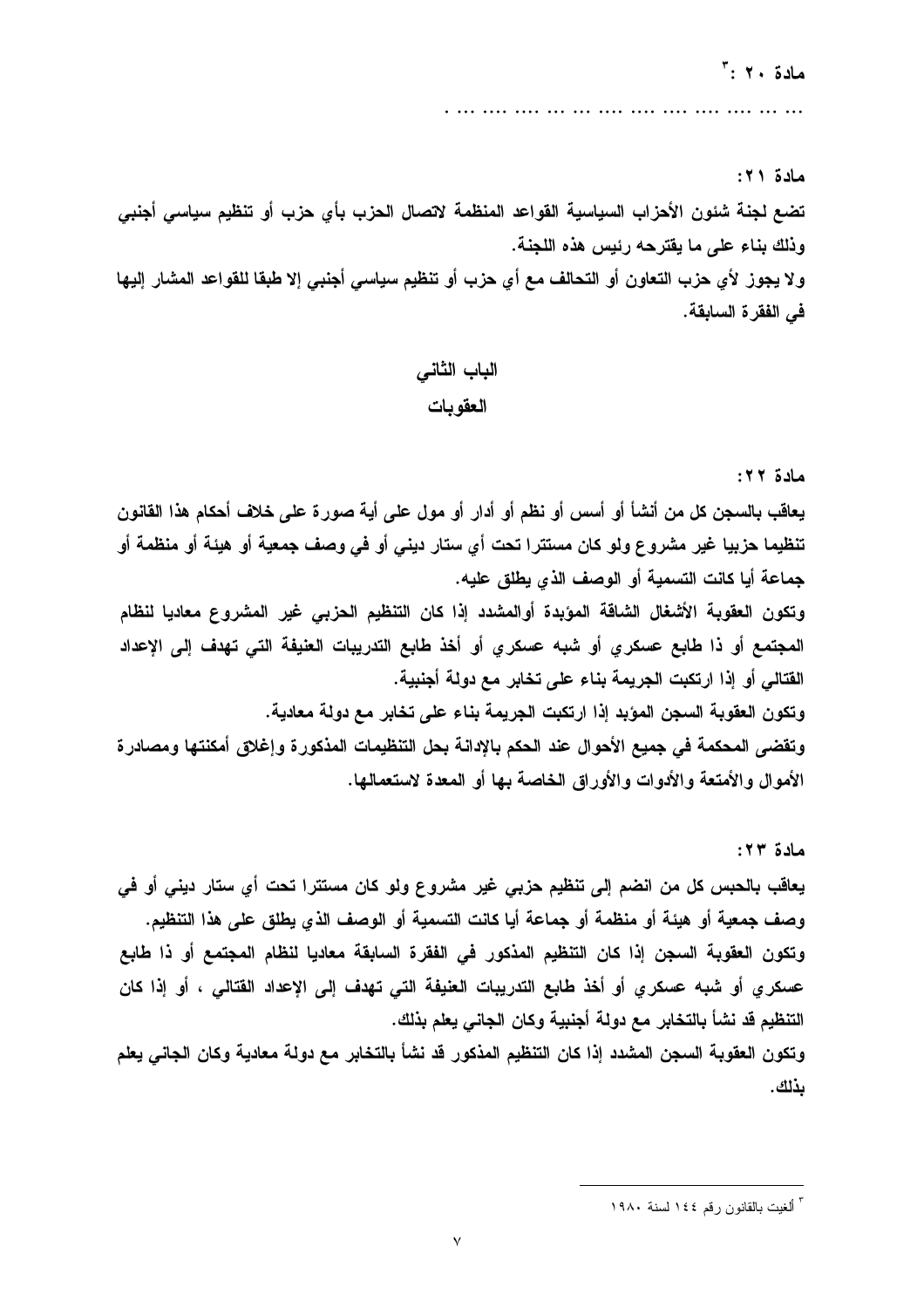مادة ٢٤:

يعفي من العقوبة كل من بادر بإبلاغ السلطة المختصة عن وجود أي من التنظيمات المشار إليها في المادتين السابقتين وذلك إذا تم الإبلاغ قبل بدء التحقيق . ويجوز للمحكمة الإعفاء من العقوبة إذا تم الإبلاغ بعد بدء التحقيق وساعد في الكشف عن مرتكبي الجريمة الآخرين.

مادة ٢٥:

يعاقب بالحبس كل مسئول في حزب سياسي أو أي من أعضائه أو من العاملين به قبل أو تسلم مباشرة أو بالواسطة مالا أو حصل على ميزة أو منفعة بغير وجه حق من شخص اعتبار مصر ى لممارسة أى نشاط يتعلق بالحزب. وتكون العقوبة السجن إذا كان المال أو المبز ة أو المنفعة من أجنبي أو من أية جهة أجنبية. وتقضى المحكمة في جميع الأحوال بمصادرة كل مال يكون متحصلا من الجريمة.

مادة ٢٦: يعاقب بالحبس والغرامة التي لا تجاوز خمسمائة جنيه أو بإحدى هاتين العقوبتين كل من خالف أحكام الفقرة الثانية من المادة ٢١ من هذا القانون. ويعاقب بالحبس الذي لا تقل مدته عن سنة ولا تزيد على خمس سنوات كل من خالف أحكام الفقرة الثانية من المادة (٩ ) أو الفقرة الأولى أو الثانية من المادة (١٢) من هذا القانون. ويعاقب بالسجن كل من خالف أحكام المادة (٤) من هذا القانون.

> مادة ٢٧: لا تخل أحكام هذا القانون بأية عقوبة أشد ينص عليها قانون العقوبات أو أي قانون آخر .

## الباب الثالث أحكام ختامبة ووقتبة

مادة ٢٨: استثناء من أحكام المادة (٧) يشترط لتأسيس أي حزب سياسي من تاريخ العمل بهذا القانون وحتى بداية الدور الأخير من الفصل التشريعي الحالي لمجلس الشعب، أن يكون من بين مؤسسيه عشرون عضوا على الأقل من أعضاء هذا المجلس.

مادة ٢٩: فيما عدا ما يصدر بتحديده وتنظيمه قرار من اللجنة المركزية للاتحاد الاشتراكي العربي خلال ثلاثين يوماً من تاريخ العمل بهذا القانون تلغي أمانات وتنظيمات ولجان ومؤتمرات الاتحاد المذكور .